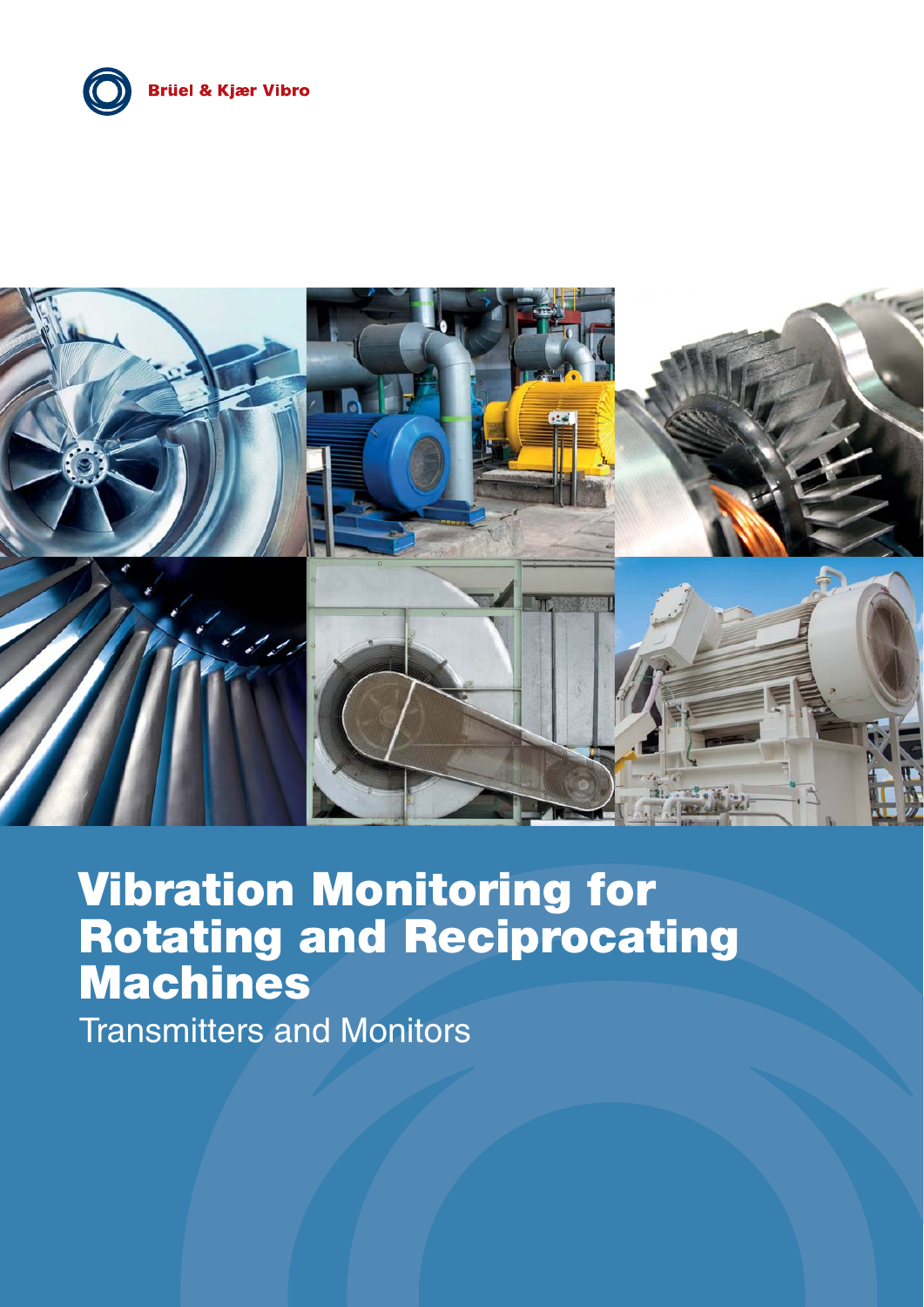# **Reliable and cost-effective solutions to protect your machines**

Individual machines considered important, essential or even critical for the plant or the process are expected to be monitored and protected. To do so, many different monitoring philosophies can be considered. However, regardless of the philosophy, Brüel & Kjær Vibro have a solution to match your monitoring requirements and ensure optimal protection from potential failures and consequential machine damage.

No matter whether you are looking to monitor the status of your turbines, generators, centrifuges, fans/coolers, motors, pumps, or gearboxes, it is important to choose the right measurements based on the machine bearing types:

| <b>Bearing Type</b>             | <b>Typical Vibration Measurements</b>                    |
|---------------------------------|----------------------------------------------------------|
| <b>Rolling Element Bearings</b> | <b>Casing vibration</b><br><b>Bearing condition</b>      |
| <b>Sleeve Bearings</b>          | <b>Relative shaft vibration</b><br><b>Axial position</b> |

For the most appropriate way to monitor and protect your machines, choose from our extensive portfolio:

#### **TRANSMITTERS** (velocity or displacement)

A simple and low-cost entry for general vibration monitoring of rotating equipment. They supply an analog output to existing PLC or DCS systems and allow vibration levels to be externally trended in other systems.

#### **VIBRATION MONITORS**

From the simplest single-channel to four-channel monitors with enhanced functionality. Multi-channel devices can be a very cost effective method to monitor multiple machines or parameters on a single monitoring device. Vibration monitors can often be the optimal solution for varied machines.

#### **Global Industry First**

Unique, simple installation without the need for an external vibration monitor: It is no longer necessary to worry about a safe, protected location for the driver/signal conditioning unit for your displacement transmitter. Uniquely, Brüel & Kjær Vibro can offer **the world's first fully integrated displacement transmitter providing analog output (e.g. 4-20 mA)**  and allowing for simplified and significantly lower cost of installation and reduced space requirements. The integrated displacement transmitter is an effective and extremely economic solution for displacement monitoring requirements.

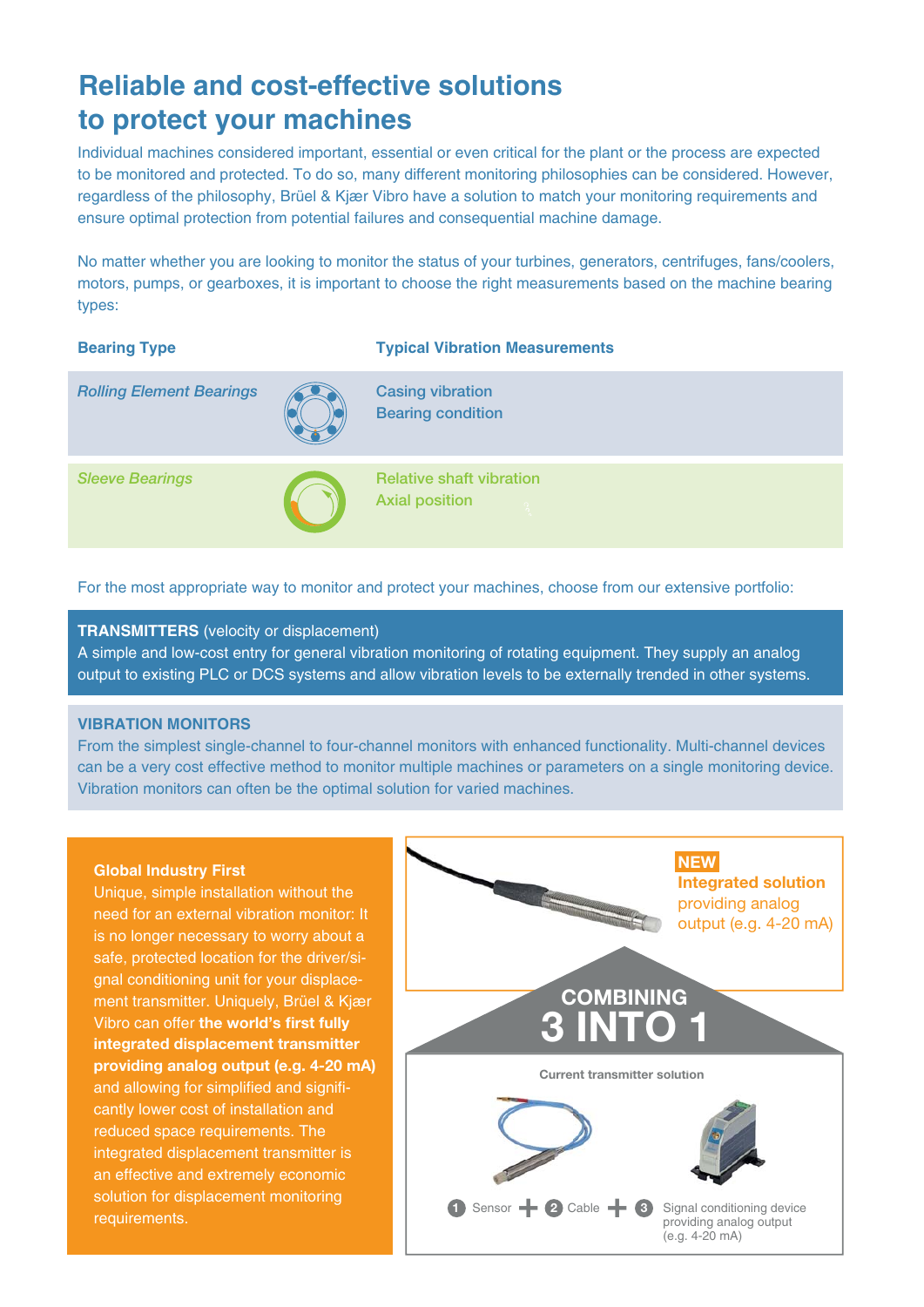# **Vibration transmitter and compact monitor portfolio and features − choose your solution...**



# Rolling Element Bearings

|                                                                    |                                   | <b>Case Vibration</b><br>Transmitter | VIBROCONTROL<br>850              | <b>VIBROCONTROL</b><br>950 / 960             |
|--------------------------------------------------------------------|-----------------------------------|--------------------------------------|----------------------------------|----------------------------------------------|
| <b>Selection criteria</b>                                          |                                   | VT-110/120                           |                                  |                                              |
| <b>Machine application</b>                                         | Rolling element bearings          | ۰                                    | ۰                                | ۰                                            |
|                                                                    | Sleeve bearings                   |                                      |                                  |                                              |
| Maximum no. of vibration channels                                  |                                   | $\mathbf{1}$                         | 1                                | 1                                            |
| <b>Machine protection</b><br>via limit values, OK and alarm relays |                                   |                                      |                                  |                                              |
| <b>Measurements</b>                                                | Absolute casing vibration         | 0                                    | $\bullet$                        | ۰                                            |
|                                                                    | Rolling element bearing condition |                                      |                                  |                                              |
|                                                                    | <b>Relative shaft vibration</b>   |                                      |                                  |                                              |
|                                                                    | Axial shaft position              |                                      |                                  |                                              |
| Analog output (e.g. 4-20 mA)                                       |                                   | mm/s                                 | mm/s                             | $m/s2$ ; mm/s<br>$(VC-950)$<br>mm/s (VC-960) |
| No. of alarm relays + OK relays                                    |                                   |                                      | $\overline{2}$                   | $2 + 1$                                      |
| Installation / DIN rail mounting                                   |                                   |                                      |                                  | $\bullet$                                    |
| Installation in field housing                                      |                                   |                                      |                                  | optional                                     |
| Relay types and ratings                                            |                                   |                                      | Relay driver,<br>30 Vdc / 100 mA | Relay driver,<br>30 Vdc / 100 mA             |

Hazardous areas: Please contact us for explosion-proof versions or consultancy on installation

| <b>Vibration sensors</b> | Power supply for sensors                  | Loop-powered                | Integrated                  | CCS <sup>*</sup>                             |
|--------------------------|-------------------------------------------|-----------------------------|-----------------------------|----------------------------------------------|
|                          | Vibration sensor types                    | Accelerometer<br>integrated | Accelerometer<br>integrated | Accelerometers<br>(CCS); Velocity<br>sensors |
|                          | Recommended Brüel & Kjær Vibro<br>sensors |                             |                             | AS-062:<br>VS-068/69                         |

#### **Highlights**

#### **Super relay compliant to ISO/EN13849-1**

The VIBROCONTROL 18xx series of compact monitors provide exceptionally reliable machine protection by offering two mechanical relays that are coupled in series for redundancy. This configuration allows the unit to be set up specifically as a Safety Monitor in accordance with ISO/EN13849-1 (Safety of Machinery – Safety-related parts of control system). Both danger alarms and system failure alarms can be forwarded to the relays.

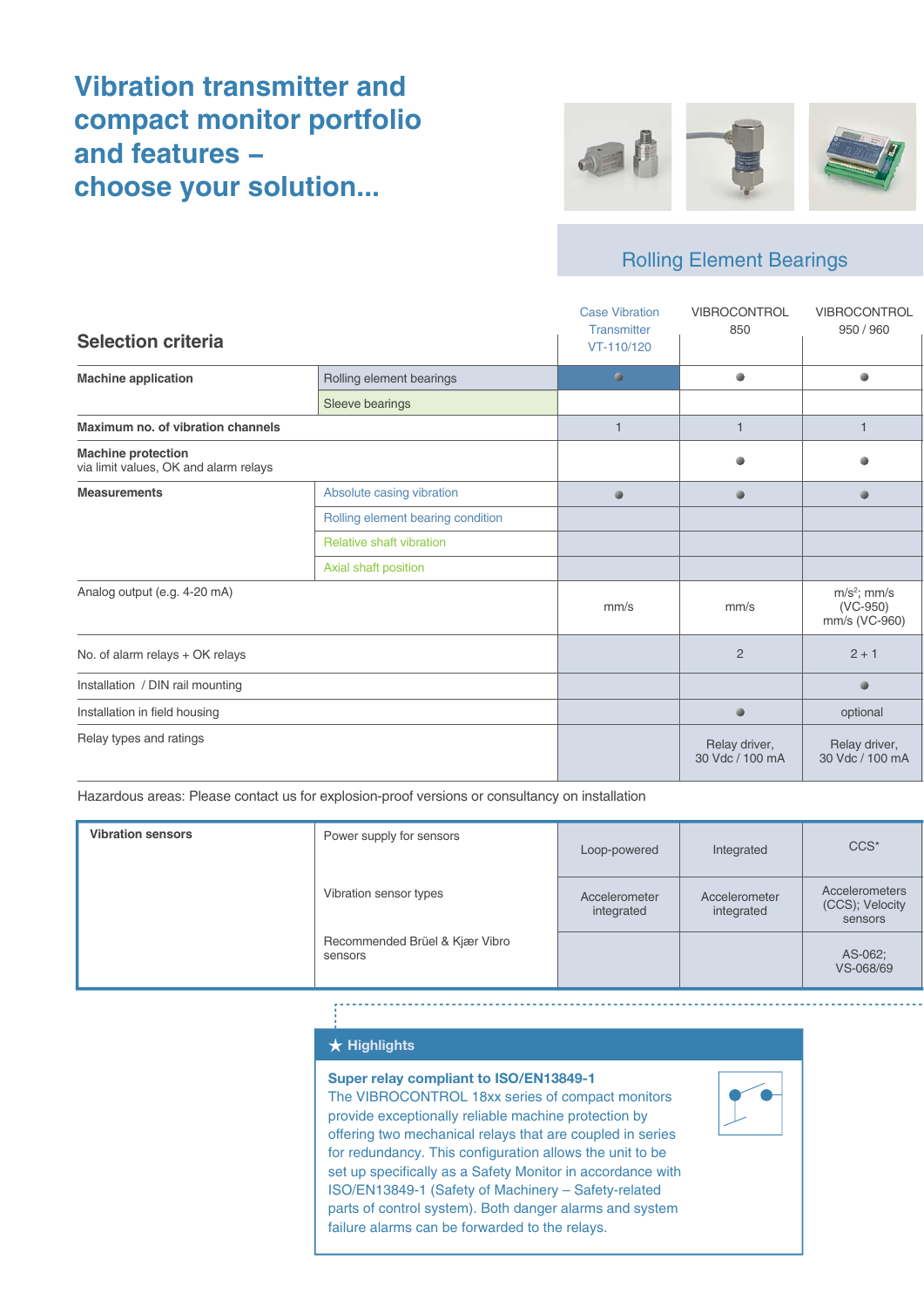

# Sleeve Bearings

| <b>VIBROCONTROL</b><br>1000                             | <b>VIBROCONTROL</b><br>1100                                                 | <b>VIBROCONTROL</b><br>1500      | <b>VIBROCONTROL</b><br>6000 <sup>®</sup><br>Compact monitor | VIBROCONTROL<br>1850 / 1860 / 1870                                                                              | <b>Displacement</b><br>Transmitter<br>DT-121-RV;<br><b>DT-121-AP</b> |
|---------------------------------------------------------|-----------------------------------------------------------------------------|----------------------------------|-------------------------------------------------------------|-----------------------------------------------------------------------------------------------------------------|----------------------------------------------------------------------|
|                                                         |                                                                             |                                  |                                                             | ۰                                                                                                               |                                                                      |
|                                                         |                                                                             |                                  | ۸                                                           |                                                                                                                 | ۰                                                                    |
| 1                                                       | $\overline{2}$                                                              | $\overline{2}$                   | 3                                                           | $\overline{4}$                                                                                                  | 1                                                                    |
|                                                         |                                                                             |                                  |                                                             |                                                                                                                 |                                                                      |
|                                                         |                                                                             |                                  |                                                             |                                                                                                                 |                                                                      |
|                                                         |                                                                             |                                  |                                                             |                                                                                                                 |                                                                      |
|                                                         |                                                                             |                                  |                                                             |                                                                                                                 |                                                                      |
|                                                         |                                                                             |                                  |                                                             |                                                                                                                 |                                                                      |
| mm/s                                                    | mm/s;<br>bearing condition                                                  | mm/s:<br>bearing condition       | $m/s2$ ; mm/s; µm<br>AP mm; bearing<br>condition            | $m/s2$ ; mm/s; µm<br>AP mm; bearing<br>condition                                                                | µm;<br>AP mm                                                         |
| $2 + 1$                                                 | $3 + 1$                                                                     | $2 + 1$                          | $112 + 1$                                                   | $4 + 1$<br>add 12 via extension                                                                                 |                                                                      |
|                                                         |                                                                             |                                  |                                                             |                                                                                                                 |                                                                      |
|                                                         |                                                                             | optional                         |                                                             | optional                                                                                                        |                                                                      |
| Mechanical relay,<br>150 Vdc / 500 mA;<br>250 Vac / 1 A | Mechanical relay, 24<br>Vdc / 400 mA; 48<br>Vdc / 200 mA; 250<br>Vac $/5$ A | Mechanical relay, 24<br>Vdc / 5A | Mechanical relay,<br>50 Vdc / 500 mA                        | Relay driver for alarm<br>relays 30 Vdc / 100 mA;<br>redundant mechanical<br>relay for Ok +/-28V dc /<br>100 mA |                                                                      |
|                                                         |                                                                             |                                  |                                                             |                                                                                                                 |                                                                      |

| Not applicable          | CCS*, -24 Vdc                                    | $CCS*$                | CCS*, -24Vdc                                                                | CCS*, -24Vdc                                                                       | Loop powered                                |
|-------------------------|--------------------------------------------------|-----------------------|-----------------------------------------------------------------------------|------------------------------------------------------------------------------------|---------------------------------------------|
| <b>Velocity sensors</b> | <b>Accelerometers</b><br><b>Velocity sensors</b> | <b>Accelerometers</b> | Accelerometers<br><b>Velocity sensors</b><br><b>Displacement</b><br>sensors | <b>Accelerometers</b><br><b>Velocity sensors</b><br><b>Displacement</b><br>sensors | <b>Displacement</b><br>sensor<br>integrated |
| VS-68/69                | AS-062:<br>VS-068/69                             | AS-062                | AS-062,<br>VS-068; ds-821                                                   | AS-062, VS-068;<br>ds-821; TS-012<br>(tacho/speed)                                 |                                             |

. J

#### **Highlights**

#### **Vibration analysis**

In addition to reliable machine protection, the VIBROCONTROL 18xx series of compact monitors offers condition monitoring and diagnostics functionality. Scalar vibration and process data can be stored and trended as well as the original time waveform signals. Moreover, vibration frequency spectrum plots can be post-processed from the time signals using FFT analysis.



All of this data can be remotely accessed for early fault detection and diagnosis of potential failure modes of the machine.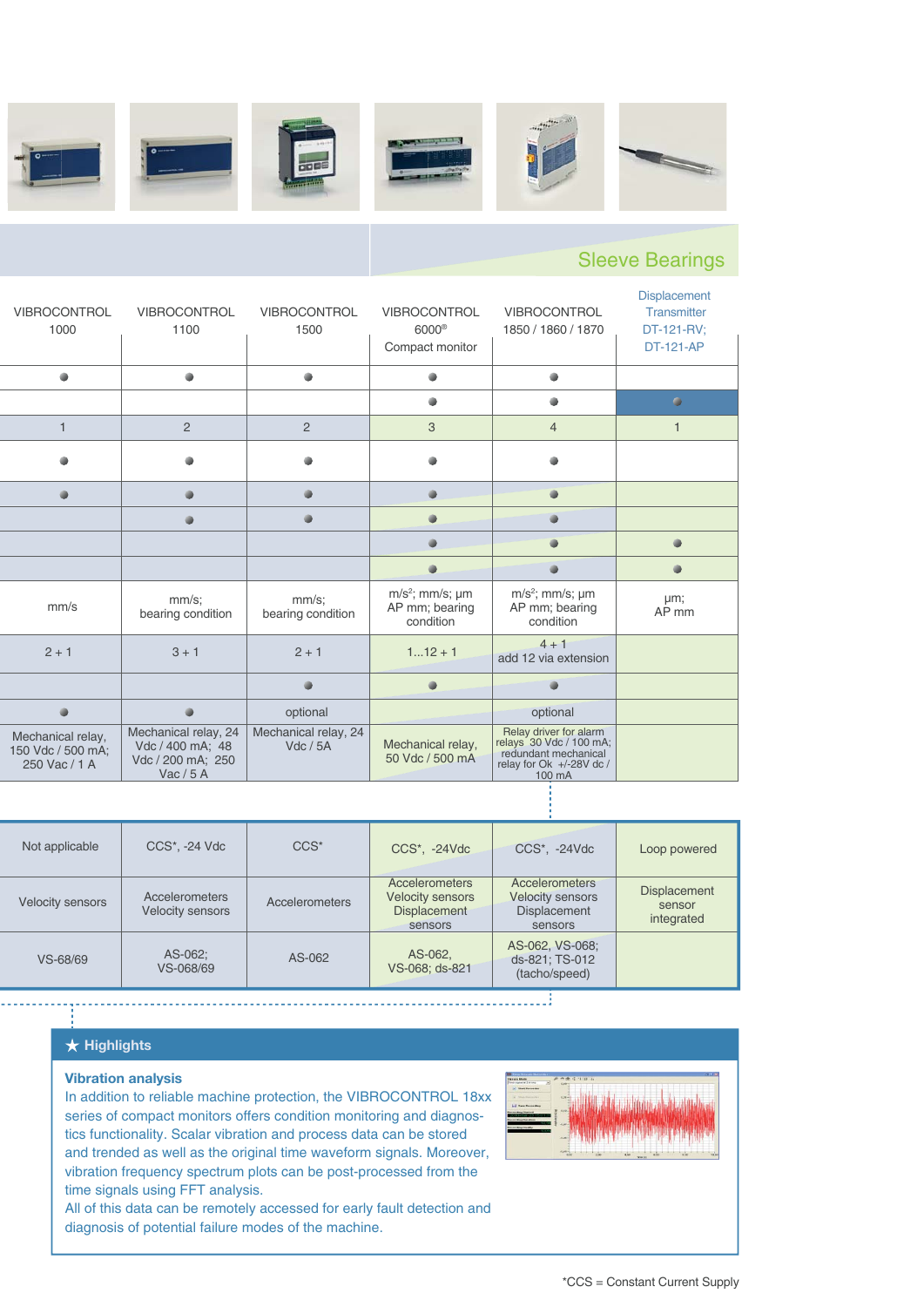## **Case Vibration Transmitter VT-110 and VT-120**

The easiest and lowest-installed-cost solution for DCS / PLC based vibration measurement and trending of the case vibration level of a machine

- Loop powered
- Simple mounting
- Ex-proof versions available

#### *Unique Innovation* **Fully integrated Displacement Transmitter DT-121-RV and DT-121-AP**

The easiest and lowest-installed-cost way to monitor shaft vibration and axial positioning. The fully integrated displacement transmitters DT-121-RV and DT-121-AP combining all components of an eddy-current measuring chain and a signal conditioning device providing analog output (e.g. 4-20 mA).

- Reduced cost for wiring and installation based on unique single-unit design
- No need for additional housings/ mounting space and protection
- Buffered output
- Loop-powered
- Installation: forward; reverse mounted; angled
- Ex-proof versions available

# **VIBROCONTROL 850:**

Vibration monitor for low-cost monitoring of rotating equipment

- Integrated capacitive accelerometer
- 2 alarm relays and 1 analog output in a single simple device
- Simple onsite configuration possibilities; no additional tools needed
- Machine protection according DIN/ISO 10816
- IP 68 Housing

# **VIBROCONTROL 950 / 960:**

Single-channel machine protection units for case vibration monitoring.

- Accelerometers CCS\* (VIBROCONTROL 950) or velocity sensors (VIBROCONTROL 960) can be connected.
- DIN rail mounting in machine cabinets or in optional field housings.

# **VIBROCONTROL 1000:**

Singe-channel machine protection system.

- Casing vibration monitoring
- Input from velocity sensors
- Field housing (IP 65)

#### **VIBROCONTROL 1800 Series:**

Cost-effective protection for most rotating equipment with either rolling element bearings or sleeve bearings.

- Up to four vibration channels,
- Additional two channels (one process data channel and one tacho/speed reference channel)
- Time waveform recording and data storage on PC/Server
- Four outputs configurable between relays and analog outputs
- Communication via Ethernet, USB, RS-485 and offering OPC UA, Modbus TCP/RTU protocol
- Extremely flexible with modular link concept for process inputs, buffered output, communication options
- User-definable frequency bands
- Optional software giving a wide range of vibration analyzing and diagnostic functions

#### **VIBROCONTROL 1850**

• Casing vibration (acceleration sensors CCS\*)

#### **VIBROCONTROL 1860**

• Casing vibration (velocity sensors)

#### **VIBROCONTROL 1870**

• Relative shaft vibration, axial position

# **VIBROCONTROL 1500:**

Protection of two bearings of rolling element bearing machines by monitoring of up to six machine condition parameters: absolute casing vibration, rolling element bearing condition and temperature with just two accelerometers using integrated temperature sensors.

- Input: Two accelerometers (CCS\*) with integrated temperature elements (AS-062T1)
- Measurement: Casing vibration overall values in mm/s rms according to ISO 10816; bearing condition unit, temperature
- Two alarm and danger limit (shutdown) relays
- Frequency analysis of casing vibration
- Internal trend measurement
- Post mortem analysis
- Remote monitoring via Control- Center-Software

# **VIBROCONTROL 1100:**

Casing vibration monitoring with accelerometers or velocity sensors. A dual-channel protection system which covers the most critical parameters on rolling element bearing machines.

- Two-channel input of accelerometers or velocity sensors
- Rolling element bearing condition unit – BCU
- Two limit relays, one OK relay
- Flexible, freely programmable outputs (limit values and analog outputs)

## **VIBROCONTROL 6000® Compact monitor:**

Sophisticated, flexible three-channel diagnostic machine protection system for all types of rotating equipment.

- Casing vibration, shaft vibration (relative and absolute), axial position
- Variable band pass filtering
- Tracking filters for 1X, 2X, nX
- Measuring of process parameters such as temperature or pressure (up to six channels)
- Up to 12 analog outputs or relays
- Variable number of alarm and danger limits which can be assigned to relays
- 2003 voting logic
- Remote monitoring via OPC

\*CCS = Constant Current Supply - For additional information, please contact your Brüel & Kjær Vibro sales representative. Additional product details and information on the full product and service portfolio are available at **www.bkvibro.com**